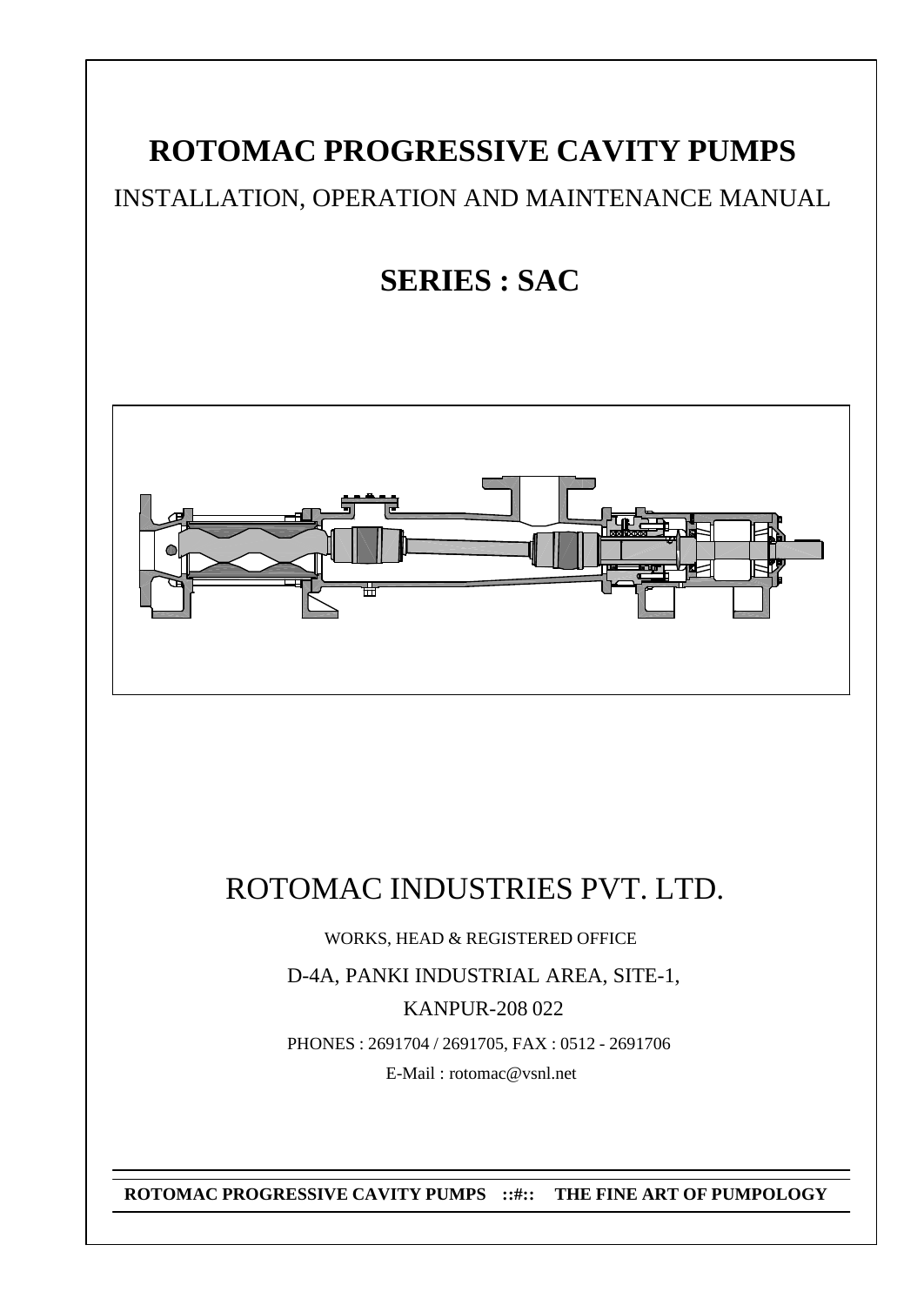# **ROTOMAC PROGRESSIVE CAVITY PUMPS** INSTALLATION, OPERATION AND MAINTENANCE MANUAL '**SAC-SERIES' ROTOMAC PUMPS**



| <b>SPECIFICATION</b><br>1.<br>1<br><b>IMPORTANT NOTES</b><br>$\overline{2}$<br>2.<br><b>INSTALLATION &amp; SAFETY RECOMMENDATIONS</b><br>$\overline{2}$<br>3.<br>$\overline{2}$<br>PRE-OPERATIVE CAUTIONS<br>4.<br>3<br>5.<br><b>STARTUP &amp; ROTATION</b><br>3<br><b>GENERAL INFORMATION ON GLAND PACKINGS &amp; SHAFT</b><br>6.<br>7.<br><b>DISMANTLING</b><br>$4 - 5$<br>8.<br><b>REASSEMBLY</b><br>$5-6$<br>$\overline{7}$<br>CARDAN JOINT ASSEMBLY & MECHANICAL SEAL<br>9.<br><b>FAULT FINDING &amp; REMEDYING</b><br>10.<br>$8-9$<br>11.<br><b>MAINTENANCE &amp; SERVICE</b><br>10<br>CROSS SECTIONAL ARRANGEMENT OF PUMP WITH PARTS LIST<br>11<br>12.<br>13.<br>CROSS SECTIONAL ARRANGEMENT OF<br>12<br>CARDAN JOINT ASSEMBLY WITH PARTS LIST<br>14.<br><b>STANDARD PARTS DETAILS</b><br>13<br>15.<br><b>RECOMMENDED SPARES</b><br>14 | Sl. No. | <b>Table of Contents</b> | Page |
|-----------------------------------------------------------------------------------------------------------------------------------------------------------------------------------------------------------------------------------------------------------------------------------------------------------------------------------------------------------------------------------------------------------------------------------------------------------------------------------------------------------------------------------------------------------------------------------------------------------------------------------------------------------------------------------------------------------------------------------------------------------------------------------------------------------------------------------------------|---------|--------------------------|------|
|                                                                                                                                                                                                                                                                                                                                                                                                                                                                                                                                                                                                                                                                                                                                                                                                                                               |         |                          |      |
|                                                                                                                                                                                                                                                                                                                                                                                                                                                                                                                                                                                                                                                                                                                                                                                                                                               |         |                          |      |
|                                                                                                                                                                                                                                                                                                                                                                                                                                                                                                                                                                                                                                                                                                                                                                                                                                               |         |                          |      |
|                                                                                                                                                                                                                                                                                                                                                                                                                                                                                                                                                                                                                                                                                                                                                                                                                                               |         |                          |      |
|                                                                                                                                                                                                                                                                                                                                                                                                                                                                                                                                                                                                                                                                                                                                                                                                                                               |         |                          |      |
|                                                                                                                                                                                                                                                                                                                                                                                                                                                                                                                                                                                                                                                                                                                                                                                                                                               |         |                          |      |
|                                                                                                                                                                                                                                                                                                                                                                                                                                                                                                                                                                                                                                                                                                                                                                                                                                               |         |                          |      |
|                                                                                                                                                                                                                                                                                                                                                                                                                                                                                                                                                                                                                                                                                                                                                                                                                                               |         |                          |      |
|                                                                                                                                                                                                                                                                                                                                                                                                                                                                                                                                                                                                                                                                                                                                                                                                                                               |         |                          |      |
|                                                                                                                                                                                                                                                                                                                                                                                                                                                                                                                                                                                                                                                                                                                                                                                                                                               |         |                          |      |
|                                                                                                                                                                                                                                                                                                                                                                                                                                                                                                                                                                                                                                                                                                                                                                                                                                               |         |                          |      |
|                                                                                                                                                                                                                                                                                                                                                                                                                                                                                                                                                                                                                                                                                                                                                                                                                                               |         |                          |      |
|                                                                                                                                                                                                                                                                                                                                                                                                                                                                                                                                                                                                                                                                                                                                                                                                                                               |         |                          |      |
|                                                                                                                                                                                                                                                                                                                                                                                                                                                                                                                                                                                                                                                                                                                                                                                                                                               |         |                          |      |
|                                                                                                                                                                                                                                                                                                                                                                                                                                                                                                                                                                                                                                                                                                                                                                                                                                               |         |                          |      |
|                                                                                                                                                                                                                                                                                                                                                                                                                                                                                                                                                                                                                                                                                                                                                                                                                                               |         |                          |      |

### **ROTOMAC PROGRESSIVE CAVITY PUMP ::#:: THE FINE ART OF PUMPOLOGY**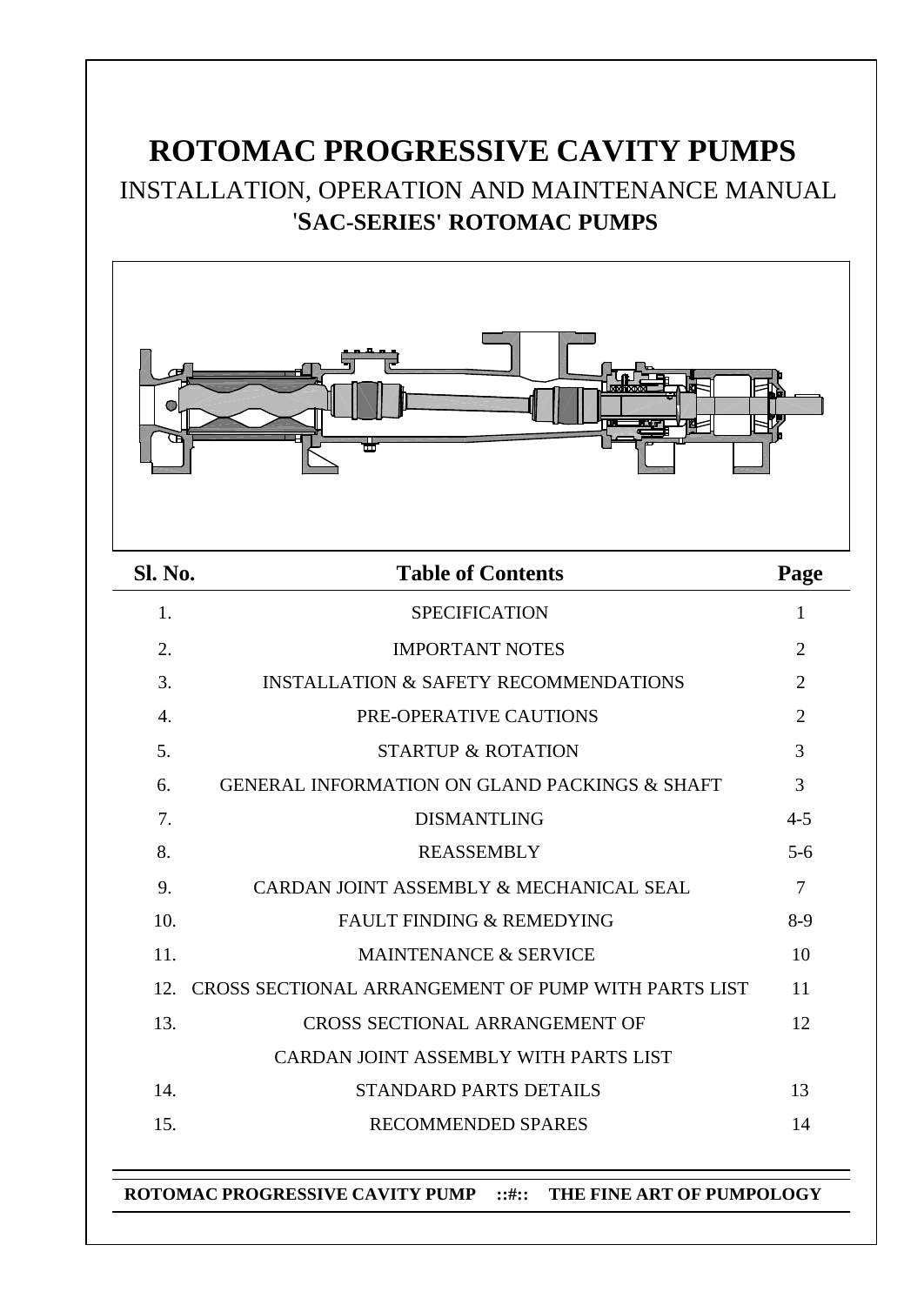### **OPERATION AND MAINTENANCE MANUAL 'SAC' SERIES 'ROTOMAC' PUMPS** | Page: 01

#### **1**. **SPECIFICATION**

- **1.1 BASICS:** Screw Pumps are a special type of Positive Displacement Pumps in which flow through the Pumping elements is truly axial. The liquid is carried between screw threads on one or more rotors and is displaced axially as the screws rotate & mesh. In all other rotary pumps the liquid is forced to travel circumferentially, thus giving the screw pump with its unique axial flow pattern and low internal velocities, a number of advantages in many application where liquid agitation or churning is objectionable. The Single Screw Pump exists only in a limited number of configurations. The rotor thread is eccentric to the axis of rotation and meshes with internal threads of the stator (rotor housing), alternatively the stator is made to wobble along the pump centerline.
- **1.2 THEORY:** In screw pumps, it is the intermeshing of the threads & close fit of the surrounding housing which create one or more sets of moving seals between pump inlet  $\&$  outlet. These sets of seals act as a labyrinth & provide the screw pump with its positive pressure capability. The successive sets of seals form fully enclosed cavities, which move continuously from inlet to outlet. These cavities trap liquid at the inlet & carry it along to the outlet, providing a smooth flow.
- **1.3 DESIGN CONCEPTS:** The pressure gradient in the pump element of all types of screw pumps produces various hydraulic reaction forces. The mechanical and hydraulic techniques employed for absorbing these reaction forces are among the fundamental differences in the type of screw pumps produced by various manufacturers. Another fundamental difference lies in the method of engaging or meshing the rotors and maintaining the running clearances between them.

#### **1.4 SCOPE**

- **1.4.1 'SAC'** Series **'ROTOMAC'** Pumps are used for handling viscous / non viscous, non-corrosive fluids, abrasive and pulped material in suspension. It is an ideal pump for handling slurry of various pumping medium, edible and industrial oils, etc.
- **1.4.2** These type of **'ROTOMAC'** Pumps are constructed in good quality gray cast iron and the rotating parts generally of Nickel Chrome Steel, hardened and hard chrome plated to withstand wear and abrasion. Stainless Steel rotating as well as housing parts are used for normal corrosive fluids and the rotor scroll as well as the shaft under gland are being hard chrome plated for abrasive duties.

### **1.5 DUTY CONDITIONS:**

 **'SAC'** Series **'ROTOMAC'** Pumps should be installed only on specific duties for which the have been supplied. In case pumps are required to be used for other applications, manufacturer's prior recommendation should be sought in the interest of safety, plant efficiency and the pump life.

|          | Date       | Name       | Signature | $\mathbf{r}$<br>Revision. |
|----------|------------|------------|-----------|---------------------------|
| Approved | 01.04.2000 | AG         |           | Document No.              |
| Released | 06.04.2000 | <b>RPG</b> |           | O&MM: 03<br>RIPL:         |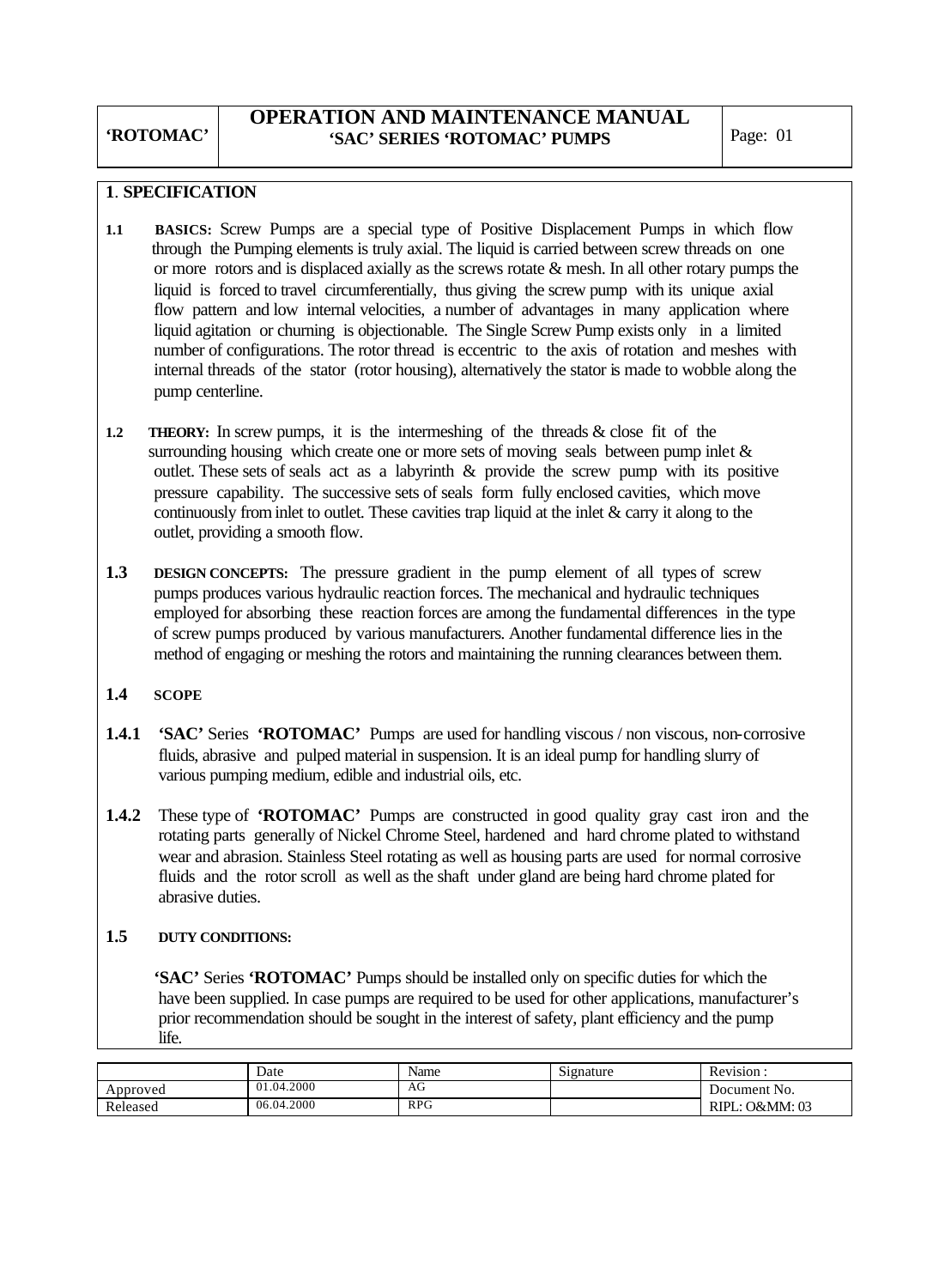### **OPERATION AND MAINTENANCE MANUAL**  'SAC' SERIES 'ROTOMAC' PUMPS | Page: 02

### **2. IMPORTANT NOTES**

- 2.1 In order to achieve reliable performance and long service life, the pump must be checked and maintained at regular intervals, strictly according to the instructions.
- 2.2 These instructions should be placed at the disposal of operating and maintenance staff and should be carefully followed.
- 2.3 The manufacturer do not take any responsibility for damage occurring due to non-observance of these operating instructions.
- 2.4 Warning Plates on the pump showing correct direction of rotation, warning against Dry Running, must always be observed and kept completely legible.

#### **3 INSTALLATION AND SAFETY RECOMMENDATIONS**

- 3.1 **'SAC'** Series **'ROTOMAC'** Pumps must be installed with their base plates mounted on a flat surface, grouted and bolted, thus ensuring firm fixing and reduction in noise and vibration. Sufficient space to be left for removal of the stator during the maintenance work.
- 3.2 All pipe works should be independently supported to avoid any load on the pump.
- 3.3 To eliminate vibration, the pump must be checked for proper alignment with the drive unit before and after the pipe fittings. Maximum permitted misalignment tolerances for a standard installation are – Radial Shift: 1 % of the largest external diameter in the pump assembly and the Angular Misalignment:  $\pm 1^{\circ} 30'$
- 3.4 It is recommended that a vacuum gauge be fitted to the pump suction branch and a pressure gauge fitted to the delivery branch to facilitate continuous monitoring of the pump operating conditions.
- 3.5 When motor is being wired and checked for direction of rotation, it must be decoupled from the pump to prevent dry running. Wiring works of all electrical equipments should be carried out by qualified personnel and complied with the relevant national regulations.
- 3.6 Care must be taken to protect all electrical items from oil and water.
- 3.7 Belt Guard must be securely fixed in position to avoid contact with the running drive belts/ coupling. Pump Safety Devices are to be ensured in place before starting the pump.

#### **4 PRE-OPERATIVE CAUTIONS**

- 4.1THE 'ROTOMAC' PROGRESSIVE CAVITY PUMPS SHOULD NEVER BE RUN IN A DRY CONDITION, EVEN FOR A FEW REVOLUTIONS AS THIS WILL DAMAGE THE RUBBER STATOR.
- 4.2 AS THE PUMP REQUIRES HIGH STARTING TORQUE, USE OF ONLY DIRECT-ON-LINE STARTER IS RECOMMENDED WITH SQUIRREL CAGE INDUCTION MOTOR.
- 4.1 'ROTOMAC' PROGRESSIVE CAVITY PUMPS SHOULD NEVER BE STARTED AGAINST CLOSED VALVES.

|          | Date       | Name         | Signature | Revision:            |
|----------|------------|--------------|-----------|----------------------|
| Approved | 01.04.2000 | AG<br>$\sim$ |           | Document No.         |
| Released | 06.04.2000 | <b>RPG</b>   |           | .: O&MM: 03<br>RIPL: |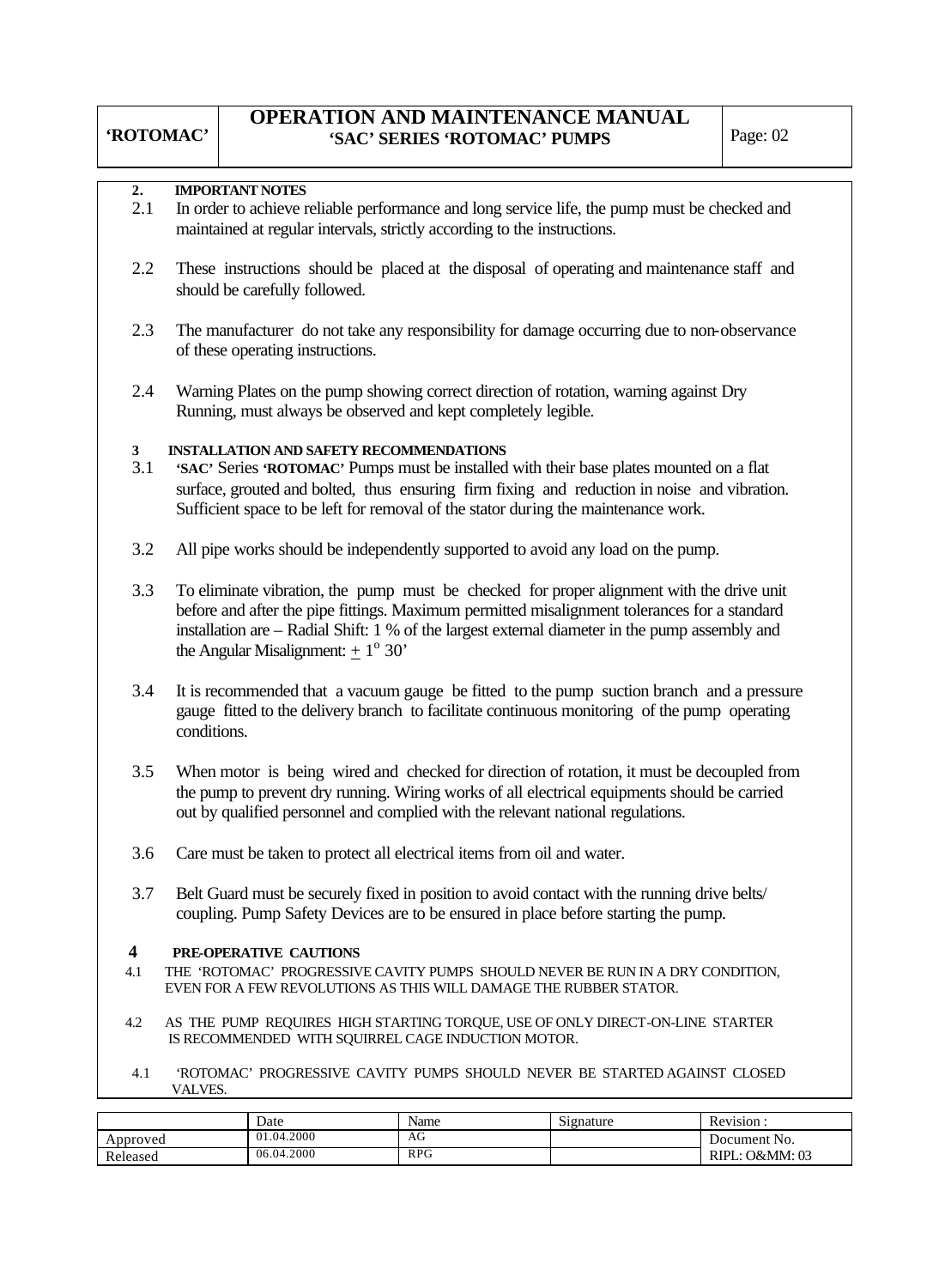### **OPERATION AND MAINTENANCE MANUAL**  'SAC' SERIES 'ROTOMAC' PUMPS | Page: 03

### **5. START**-**UP AND ROTATION**

- 5.1 The Pump Housing (17) must be filled with the relevant pumping media before starting. In case of high viscosity media, fill with a liquid. This initial filling is not for priming purpose; but to provide the necessary lubrication to the rubber stator until the pump primes itself.
- 5.2 When the pump is stopped, sufficient product is trapped in, to provide lubrication for the next starting, but if the pump is lying idle or it has been dismantled for servicing / relocation, the pump must be filled with relevant product and given a few turns by hand before starting.
- 5.3 **'SAC' Series 'ROTOMAC'** Pumps are normally arranged for counterclockwise rotation (viewing from the driving end) which results in the flange nearer to the driving end, being the suction. Pumps fitted with direction dependent seals should never be run in the opposite direction of the rotation arrow. In case where necessary, it is advisable to contact the Factory, to run the pump in the reverse direction so as to bring the delivery at the driving end.
- 5.4 Open the valves before starting the pump. Never run the pump against a closed outlet or inlet valve!
- 5.5 If the pump is having Mechanical Seal shaft sealing arrangement, connect the supply lines for the flushing and quenching fluids before the pump is put into operation.

### **6. GENERAL INFORMATION**

#### 6.1 **STUFFING BOX**/**GLAND PACKING:**

 The packing is provided to arrest the entry of air in the system when the pump is under suction, and leakage of the product when the pump is under pressure. The Gland (06) should be tightened sufficiently with the help of the gland nuts (38) just to prevent the entry of air / leak when the pump is in operation. A slight drip from the gland (06) when the gland is working under pressure does not harm; but ensures lubrication of the packing. The Gland packing are not to be over tightened.

### 6.2 **SHAFT (15):**

 Shaft is manufactured as on solid piece to carry the Cardan Universal Joint, which ensures a true concentric motion and does not disturb the gland packing / mechanical seal during operation.

|          | Date       | Name       | Signature | <u>n</u><br>Revision. |
|----------|------------|------------|-----------|-----------------------|
| Approved | 01.04.2000 | AU         |           | Document No.          |
| Released | 06.04.2000 | <b>RPG</b> |           | O&MM: 03<br>RIPL:     |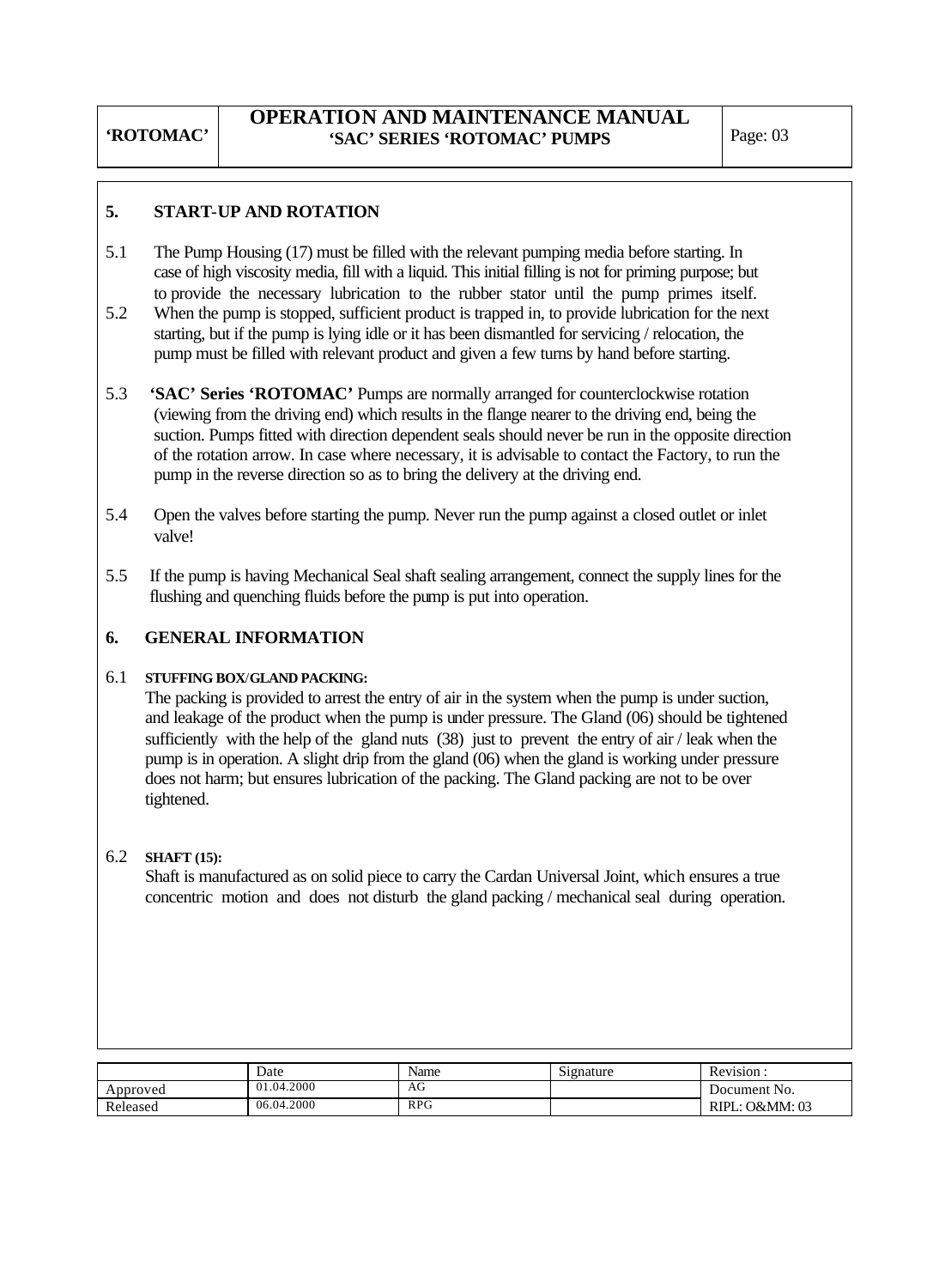Released

### **OPERATION AND MAINTENANCE MANUAL**  'SAC' SERIES 'ROTOMAC' PUMPS Page: 04

RIPL: O&MM: 03

| 7.       | <b>DISMANTLING:</b>                                                                                                                                                                                                                                                                                                                                                                  |                                                                                                                                                                                                                                                                                                                                                                                                                                                                  |            |           |                |  |  |  |  |  |  |
|----------|--------------------------------------------------------------------------------------------------------------------------------------------------------------------------------------------------------------------------------------------------------------------------------------------------------------------------------------------------------------------------------------|------------------------------------------------------------------------------------------------------------------------------------------------------------------------------------------------------------------------------------------------------------------------------------------------------------------------------------------------------------------------------------------------------------------------------------------------------------------|------------|-----------|----------------|--|--|--|--|--|--|
| 7.1      | Unscrew the 4 domed nuts $(29)$ fitted to the tie rods $(24)$ and remove the end cover $(22)$ . After<br>loosening the nuts $(29)$ unscrew the hex. nut $(40)$ and loosen the middle support $(21)$ . Unscrew<br>the tie rods $(24)$ from the pump housing $(17)$ . Withdraw the middle support $(21)$ .                                                                             |                                                                                                                                                                                                                                                                                                                                                                                                                                                                  |            |           |                |  |  |  |  |  |  |
| 7.2      |                                                                                                                                                                                                                                                                                                                                                                                      | Hold the pump coupling or the shaft $(15)$ unscrew the Bonded Stator $(25)$ . If the stator offers<br>some resistance, pour a little water through the opening to ease out this stiffness.                                                                                                                                                                                                                                                                       |            |           |                |  |  |  |  |  |  |
| 7.3      | Unscrew the 4 Hex. nuts $(35)$ holding the pump housing $(17)$ to the bearing housing $(01)$ and<br>withdraw the pump housing $(17)$ .                                                                                                                                                                                                                                               |                                                                                                                                                                                                                                                                                                                                                                                                                                                                  |            |           |                |  |  |  |  |  |  |
| 7.4      | Remove the 'O' Ring (64) from the Cardan Joint Assembly (28) stopping the Pin Retainer<br>Sleeve (63). Slip out the Pin Retainer Sleeve (63). Knock out the Cardan Rod Pin (27) and<br>withdraw the Rotor $(23)$ .                                                                                                                                                                   |                                                                                                                                                                                                                                                                                                                                                                                                                                                                  |            |           |                |  |  |  |  |  |  |
| 7.5      | as explained in 7.4.                                                                                                                                                                                                                                                                                                                                                                 | Repeat the procedure to remove the Cardan Rod (26) from the Cardan Joint Assembly (28)                                                                                                                                                                                                                                                                                                                                                                           |            |           |                |  |  |  |  |  |  |
| 7.6      |                                                                                                                                                                                                                                                                                                                                                                                      | Execute the above said procedure at the other end of the Cardan Joint Assembly (28) and<br>withdraw the Cardan Joint Assembly (28) from the Shaft-Cardan (15).                                                                                                                                                                                                                                                                                                   |            |           |                |  |  |  |  |  |  |
| 7.7      |                                                                                                                                                                                                                                                                                                                                                                                      | Remove the Stuffing Box (05) along with the Gland (06).                                                                                                                                                                                                                                                                                                                                                                                                          |            |           |                |  |  |  |  |  |  |
|          | <b>OPTIONAL:</b> Unscrew the Hex. Head Bolts (37A) holding the Mech. Seal Housing (05A) and the<br>Seal Clamping Plate (06A). Remove the Mech. Seal Housing (05A) along with the 'O' Ring (54).<br>Unscrew the grub screws holding the Mech. Seal (14M) to the Shaft-Cardan (15) / Shaft Sleeve<br>(16) and slide out the Mech. Seal (14M) along with the Seal Clamping Plate (06A). |                                                                                                                                                                                                                                                                                                                                                                                                                                                                  |            |           |                |  |  |  |  |  |  |
| 7.8      |                                                                                                                                                                                                                                                                                                                                                                                      | Unscrew the Cap Screw (53) holding the Shaft Sleeve (16) and slip out the Shaft Sleeve (16)<br>(Optional) and the Water Thrower (12).                                                                                                                                                                                                                                                                                                                            |            |           |                |  |  |  |  |  |  |
| 7.9      | the Shaft-Cardan (15).                                                                                                                                                                                                                                                                                                                                                               | Unscrew the Grub Screw (33) holding the Grease Seal Housing (04) and remove the same from                                                                                                                                                                                                                                                                                                                                                                        |            |           |                |  |  |  |  |  |  |
| 7.10     | Remove the pump coupling and the Shaft Key (31) if fitted. Unscrew the Hex. Head Bolts (32)<br>and remove the Bearing Cover (02). Open out the Bearing Lock Nut Washer (11) and unscrew<br>the Bearing Lock Nut (10).                                                                                                                                                                |                                                                                                                                                                                                                                                                                                                                                                                                                                                                  |            |           |                |  |  |  |  |  |  |
| 7.11     |                                                                                                                                                                                                                                                                                                                                                                                      | Place the Bearing Housing (01) along with the Shaft-Cardan (15) driving end facing upward on<br>the hydraulic press. Apply pressure gradually on the Shaft-Cardan (15) driving the same<br>through the rear Taper Roller Bearing (09). The Shaft-Cardan (15) will come out with the front<br>Taper Roller Bearing (09) leaving both the bearing outer ring inside the Bearing Housing (01).<br>Remove the front Taper Roller Bearing from the Shaft-Cardan (15). |            |           |                |  |  |  |  |  |  |
|          |                                                                                                                                                                                                                                                                                                                                                                                      | Date                                                                                                                                                                                                                                                                                                                                                                                                                                                             | Name       | Signature | Revision:      |  |  |  |  |  |  |
| Approved |                                                                                                                                                                                                                                                                                                                                                                                      | 01.04.2000                                                                                                                                                                                                                                                                                                                                                                                                                                                       | AG         |           | Document No.   |  |  |  |  |  |  |
| Released |                                                                                                                                                                                                                                                                                                                                                                                      | 06.04.2000                                                                                                                                                                                                                                                                                                                                                                                                                                                       | <b>RPG</b> |           | RIPL: O&MM: 03 |  |  |  |  |  |  |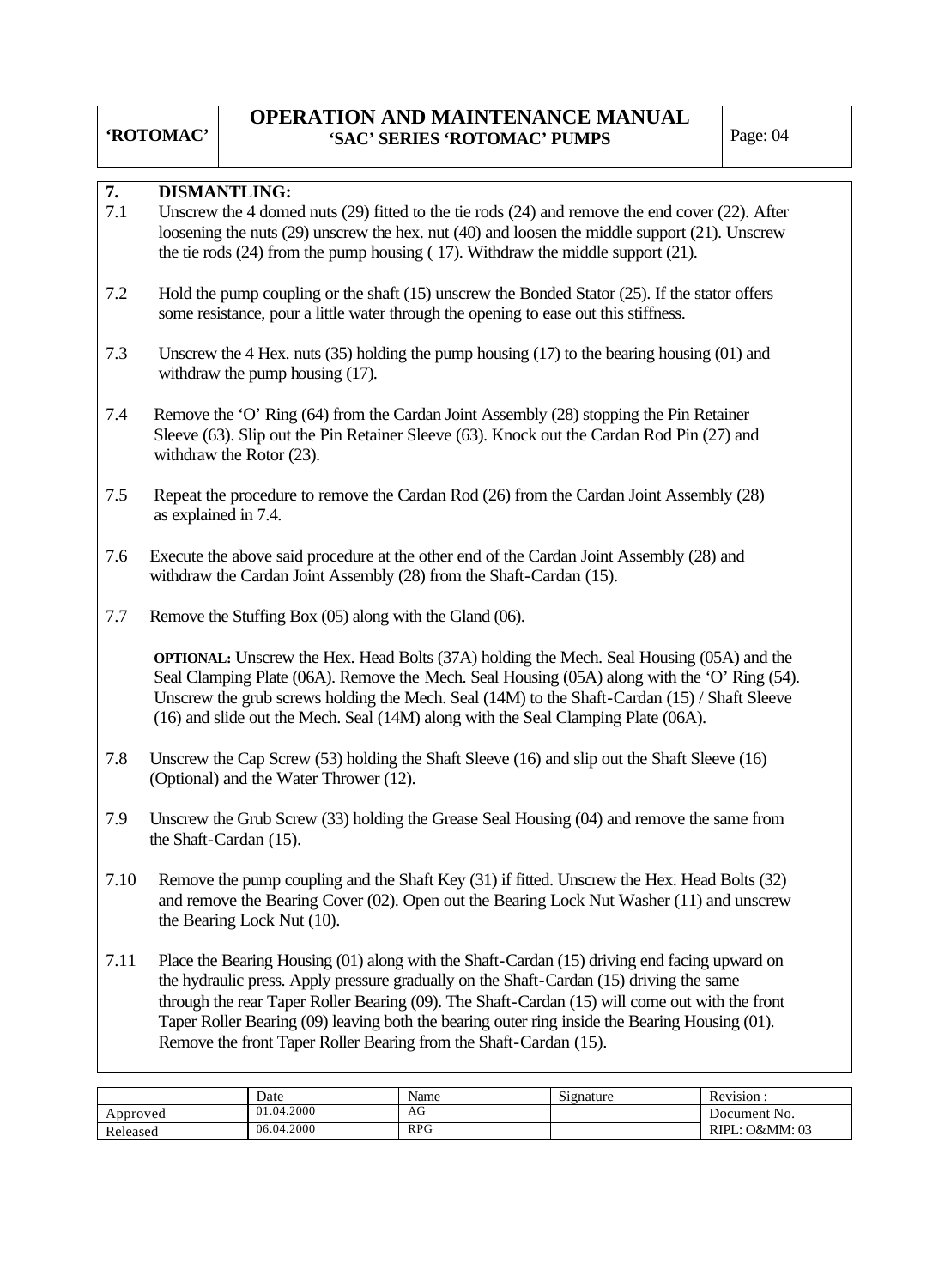### **OPERATION AND MAINTENANCE MANUAL**  'SAC' SERIES 'ROTOMAC' PUMPS | Page: 05

- 7.12 Place an appropriate size of steel plate of sufficient strength across the outer ring of the front Taper Roller Bearing (09) and press out the outer ring from the Bearing Housing (01). Repeat the same procedure to remove the outer ring of the rear Taper Roller Bearing (09) by reversing the Bearing Housing (01) on the hydraulic press.
- 7.13 Clean all the parts removed and apply necessary anticorrosive treatment.

### 8. **REASSEMBLING:**

- 8.1 Start mounting the outer rings of the rear & front Taper Roller Bearings (09) facing outward to each other inside the Bearing Housing (01) using a mounting dolly or a clean length of tubing. Let the outer rings sit squarely on their seats provided inside the Bearing Housing (01).
- 8.2 Mount the inner ring with its roller and cage assembly of the front Taper Roller Bearing (09) on to the Shaft-Cardan (15). Let the inner ring sit on the step of the Shaft-Cardan (15), small end of the taper towards the driving end of the shaft. Fill the rollers with suitable grease. Insert the Shaft-Cardan (15) through the Bearing Housing (01) and let the mounted inner ring sit in the outer ring of the front Taper Roller Bearing (09). Place the front end of the Shaft-Cardan (15) on a wooden piece along with the Bearing Housing (01). Grease and mount the inner ring with its roller and cage assembly of the rear Taper Roller Bearing (09) on to the Shaft-Cardan (15) and let the same sit in the outer ring. Place the Bearing Lock Nut Washer (11) in place and screw the Bearing Lock Nut (10) and tighten the inner ring of the rear Taper Roller Bearing (09) as the Shaft-Cardan (15) is rotated. When the shaft is no longer be rotated easily, loosen the nut just enough to allow the shaft to rotate freely again. See that sufficient amount of grease is applied to the bearings.
- 8.3 Place the Bearing Cover (02) fitted with Grease Seal (07) to the Bearing Housing (01) and tighten the same with the Hex. Head Bolts (32).
- 8.4 Slide the Grease Seal Housing (04) fitted with Grease Seal (08) and locate the same in position at the front Taper Roller Bearing (09). Hold the Grease Seal Housing (04) with the Grub Screw (33)
- 8.5 Slide the Water Thrower (12) and place it in front of the Grease Seal Housing (04).
- 8.6 **OPTIONAL:** Place the 'O' Ring (66) in its groove on the Shaft-Cardan (15) and slide the Shaft Sleeve (16) over the shaft to the locking position and tighten the Cap Screw (53).
- 8.7 Slide the Gland (06) and the Stuffing Box (05) fitted with Stud (37).
- 8.8 Place the Pin Retainer Sleeve (63) and the 'O' Ring (64) over the Shaft-Cardan (15). Offer the Cardan Joint Assembly (28) mounted with 'O' Rings (64). Insert the Cardan Rod Pin (27) and slide the Pin Retainer Sleeve (63) and stop the same with the 'O' Ring (64).

|          | Date       | Name       | $\sim \cdot$<br>Signature | $\ddot{\phantom{1}}$<br>$\blacksquare$<br>Revision |
|----------|------------|------------|---------------------------|----------------------------------------------------|
| Approved | 01.04.2000 | AG         |                           | Document No.                                       |
| Released | 06.04.2000 | <b>RPG</b> |                           | O&MM: 03<br>RIPL:                                  |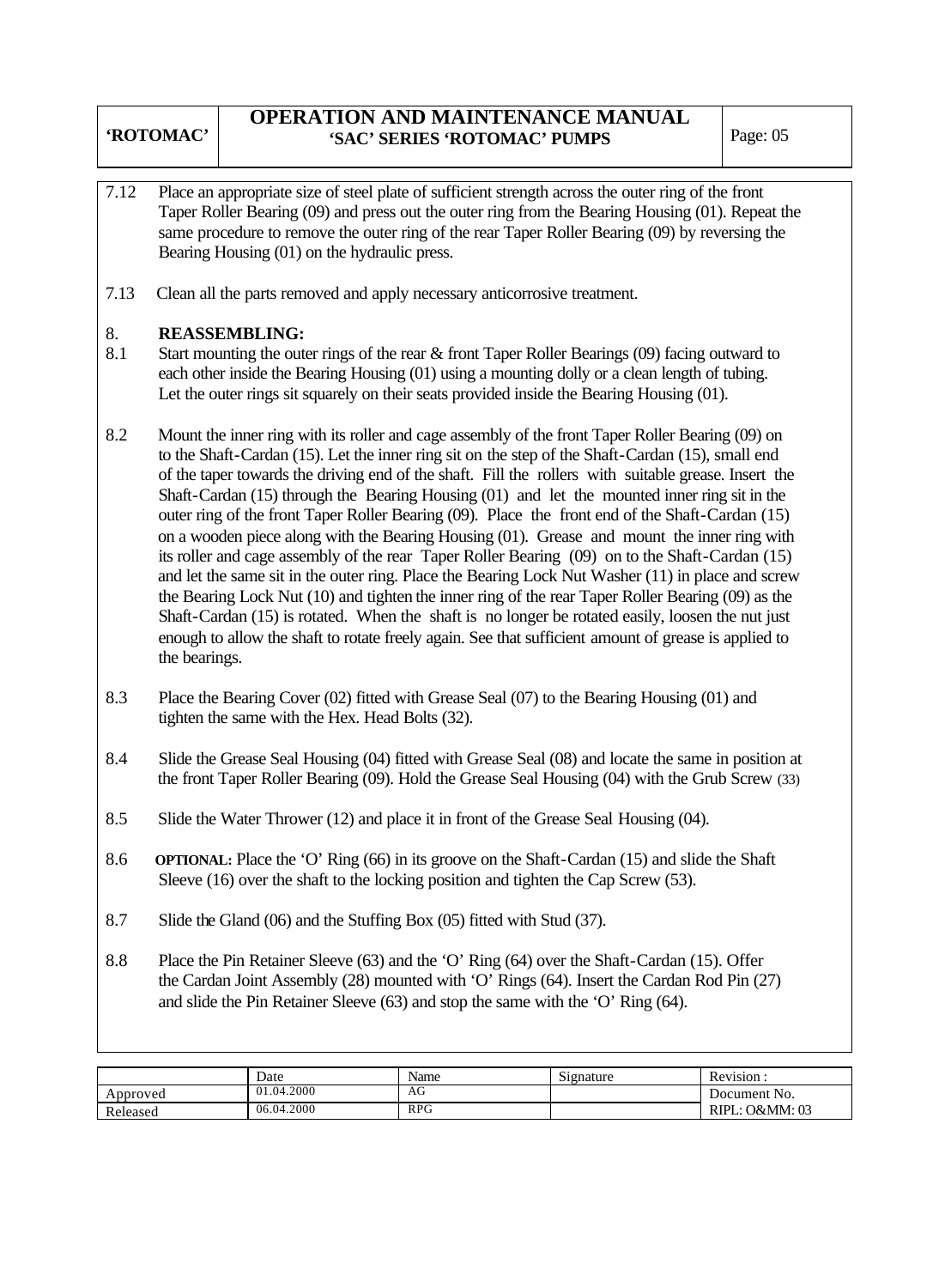## **OPERATION AND MAINTENANCE MANUAL**  'SAC' SERIES 'ROTOMAC' PUMPS Page: 06

| 8.9  | Mount the 'O' Rings (64) for the Pin Retainer Sleeve (63) on to the other end of the Cardan<br>Joint Assembly (28). Insert one end of the Cardan Rod (26) with the Pin Retainer Sleeve<br>(63) and the 'O' Ring (64) to the Cardan Joint Assembly (28). Insert the Cardan Rod Pin (27)<br>and slide the Pin Retainer Sleeve (63) and stop the same with the 'O' Ring (64). Place the Pin<br>Retainer Sleeve (63) and the 'O' Ring (64) over the other end of the Cardan Rod (26) and<br>repeat the procedure as explained in 8.8. |
|------|-----------------------------------------------------------------------------------------------------------------------------------------------------------------------------------------------------------------------------------------------------------------------------------------------------------------------------------------------------------------------------------------------------------------------------------------------------------------------------------------------------------------------------------|
|      | Mount the 'O' Rings (64) for the Pin Retainer Sleeve (63) on to the other end of the Cardan<br>Joint Assembly (28). Insert the Rotor (23) head with the Pin Retainer Sleeve (63) and the 'O'<br>Ring (64) to the Cardan Joint Assembly (28). Repeat the procedure as explained in 8.9. Place the<br>Pin Retainer Sleeve (63) and the 'O' Ring (64) over the other end of the Cardan Rod                                                                                                                                           |
| 8.10 | Place the 'O' Ring $(55)$ in the seat of the Pump Housing $(17)$ and offer the same fitted with the<br>Studs (34) over the rotating assembly to the Stuffing Box (05) / Bearing Housing (01). Align<br>the Bearing Housing $(01)$ , Stuffing Box $(05)$ and the Pump Housing $(17)$ , ensuring the 'O' Ring<br>(55) in the seat of the Pump Housing (17). Tighten the aligned assemblies with the Spring<br>Washer (36) and the Hex. Nuts (35).                                                                                   |
| 8.11 | Screw the Bonded Stator to the Rotor (23) holding the Shaft end firmly and let the Bonded Stator<br>sit squarely in the seat provided on the face of the Pump Housing (17).                                                                                                                                                                                                                                                                                                                                                       |
| 8.12 | Slide the Middle Support (21) if applicable. Screw the Tie Rods (24) with Hex. Nuts (40) $\&$ Sp.<br>Washers (41) to the Pump Housing (17) through the Middle Support (21). Tighten the Middle<br>Support (21) with the Hex. Nuts (40) & Sp. Washers (41) to the Pump Housing (17).                                                                                                                                                                                                                                               |
| 8.13 | Offer the End Cover to the Bonded Stator (25) and tighten the same with the Domed Nuts (29)<br>and Sp. Washers (30). Screw in the Drain Plug (49) with the Plain Washer (50).                                                                                                                                                                                                                                                                                                                                                     |
| 8.14 | Place the Shaft Key $(31)$ in its groove on the Shaft-Cardan $(15)$ and mount the pulley / coupling.                                                                                                                                                                                                                                                                                                                                                                                                                              |
| 8.15 | Recheck that all the fasteners are fully tightened and completeness of the parts as per cross<br>sectional drawing of 'SAC' Series of 'ROTOMAC' Progressive Cavity Pumps.                                                                                                                                                                                                                                                                                                                                                         |
| 8.16 | In cases of Four Stage pumps, Stator Support Rings (20) are provided one each with 'O' Ring<br>$(56)$ at the Pump Housing (17) face and the End Cover (22) to support the Bonded Stator (25)<br>and seal the assembly.                                                                                                                                                                                                                                                                                                            |
|      |                                                                                                                                                                                                                                                                                                                                                                                                                                                                                                                                   |

|          | Date       | Name             | Signature | Revision:         |
|----------|------------|------------------|-----------|-------------------|
| Approved | 01.04.2000 | $\epsilon$<br>AG |           | Document No.      |
| Released | 06.04.2000 | <b>RPG</b>       |           | O&MM: 03<br>RIPL. |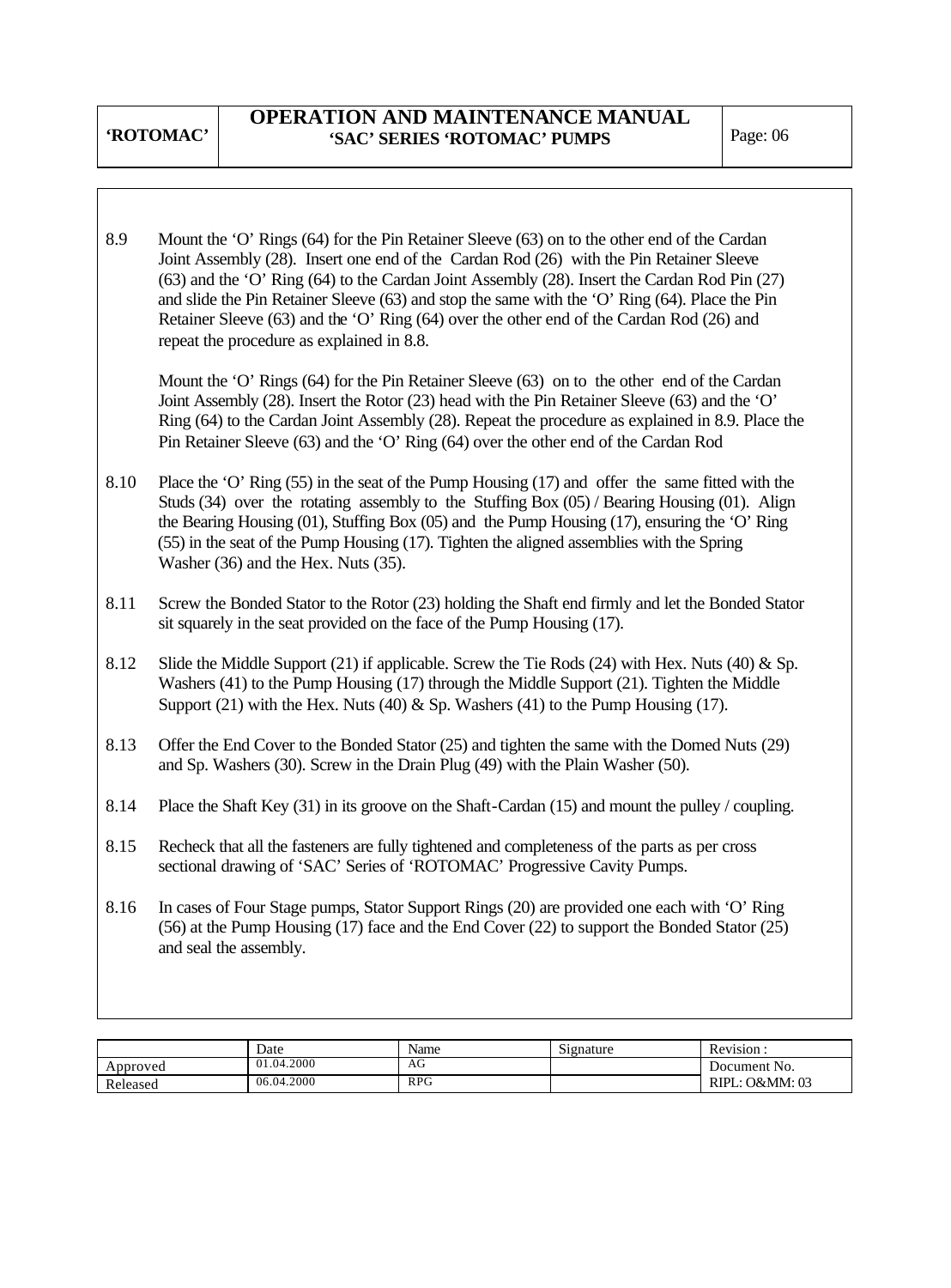### **OPERATION AND MAINTENANCE MANUAL**  'SAC' SERIES 'ROTOMAC' PUMPS Page: 07

| $\boldsymbol{9}$ |                                                                                              | <b>CARDAN JOINT ASSEMBLY (28):</b>                |                                                                       |                                                                                                     |                |  |  |  |  |  |  |
|------------------|----------------------------------------------------------------------------------------------|---------------------------------------------------|-----------------------------------------------------------------------|-----------------------------------------------------------------------------------------------------|----------------|--|--|--|--|--|--|
|                  |                                                                                              |                                                   |                                                                       | The Cardan Universal Joint connecting the shaft to the rotor, provides freedom of angular           |                |  |  |  |  |  |  |
|                  |                                                                                              |                                                   |                                                                       | movement to the rotor. Two sets of pins and bushes in the assembly, perpendicular to each other     |                |  |  |  |  |  |  |
|                  |                                                                                              |                                                   |                                                                       | maintaining maximum contact between them, provide free angular movement in their own plane.         |                |  |  |  |  |  |  |
|                  | The Cardan Joint Assembly can be removed from the shaft easily and the fitment or removal of |                                                   |                                                                       |                                                                                                     |                |  |  |  |  |  |  |
|                  |                                                                                              |                                                   |                                                                       | Mechanical seals from the shaft made easy without dismantling the bearing housing.                  |                |  |  |  |  |  |  |
|                  |                                                                                              |                                                   |                                                                       |                                                                                                     |                |  |  |  |  |  |  |
| 9.1              |                                                                                              |                                                   | Dismantling & Assembling of Cardan Joint Assembly:                    |                                                                                                     |                |  |  |  |  |  |  |
|                  |                                                                                              |                                                   |                                                                       | Slip out both the Boot Seal Retainers (28-07) using a wooden piece and mallet taking care not       |                |  |  |  |  |  |  |
|                  |                                                                                              |                                                   |                                                                       | to damage the rubber surface of the boot seal retainer. Remove the Boot Seal (28-06) carefully      |                |  |  |  |  |  |  |
|                  |                                                                                              | from its grooves without using any sharp tools.   |                                                                       |                                                                                                     |                |  |  |  |  |  |  |
| 9.2              |                                                                                              |                                                   |                                                                       |                                                                                                     |                |  |  |  |  |  |  |
|                  |                                                                                              |                                                   |                                                                       | File or grind the formed head of the Cardan Joint Dowel (28-05) and withdraw the dowel.             |                |  |  |  |  |  |  |
|                  |                                                                                              |                                                   |                                                                       | Knock off the Cardan Joint Bushes (28-03) and remove the Cardan Joint Body (28-01).                 |                |  |  |  |  |  |  |
| 9.3              |                                                                                              |                                                   |                                                                       | Withdraw the Cardan Joint Pin (28-04) and remove the other Cardan Joint Body (28-01).               |                |  |  |  |  |  |  |
| 9.4              |                                                                                              |                                                   |                                                                       | The Cardan Joint Block (28-02) and the other parts are now free for inspection and necessary        |                |  |  |  |  |  |  |
|                  | replacement of the parts.                                                                    |                                                   |                                                                       |                                                                                                     |                |  |  |  |  |  |  |
| 9.5              |                                                                                              | Refitting is a simple reversal of this procedure. |                                                                       |                                                                                                     |                |  |  |  |  |  |  |
| 10.              |                                                                                              | MECHANICAL SEAL (14M)(OPTIONAL):                  |                                                                       |                                                                                                     |                |  |  |  |  |  |  |
|                  |                                                                                              |                                                   |                                                                       | Mechanical Seal (14M) is fitted over the shaft (15) / shaft sleeve (16) encased in the Mech. Seal   |                |  |  |  |  |  |  |
| 10.1             |                                                                                              |                                                   |                                                                       |                                                                                                     |                |  |  |  |  |  |  |
|                  |                                                                                              |                                                   |                                                                       | Housing (05A) and the static seal ring (lapped face facing forward) in the recess of the seal       |                |  |  |  |  |  |  |
|                  | clamping plate(06A).                                                                         |                                                   |                                                                       |                                                                                                     |                |  |  |  |  |  |  |
| 10.2             |                                                                                              |                                                   |                                                                       | Mechanical seal gives a perfect leak-proof joint. The seals are pre-loaded and assembled to give    |                |  |  |  |  |  |  |
|                  |                                                                                              |                                                   |                                                                       | maximum efficiency. Care should be taken not to drop or scratch the lapped faces as this will       |                |  |  |  |  |  |  |
|                  |                                                                                              | render them incapable of forming a perfect seal.  |                                                                       |                                                                                                     |                |  |  |  |  |  |  |
| 10.3             |                                                                                              |                                                   |                                                                       | Single Mechanical Seals work without additional equipments except for operating them with a         |                |  |  |  |  |  |  |
|                  |                                                                                              |                                                   | rinsing or cooling system as required for the pumping medium.         |                                                                                                     |                |  |  |  |  |  |  |
| 10.4             |                                                                                              |                                                   |                                                                       | RINSING: In case of rinsing as per API 610, Appendix D, Plan 32, where the media is having          |                |  |  |  |  |  |  |
|                  |                                                                                              |                                                   |                                                                       | solids a clear rinse is fed in near the area of sliding surface which keeps the medium away from    |                |  |  |  |  |  |  |
|                  |                                                                                              |                                                   |                                                                       | the seals. The pressure of the rinse is greater than that of the medium and sufficient in quantity. |                |  |  |  |  |  |  |
| 10.5             |                                                                                              |                                                   |                                                                       | <b>QUENCHING:</b> In case of quenching as per API 610, Appendix D, Plan 62, Quenching is            |                |  |  |  |  |  |  |
|                  |                                                                                              |                                                   |                                                                       | commonly used in sealing engineering that applies a non pressurized external fluid to the           |                |  |  |  |  |  |  |
|                  |                                                                                              |                                                   |                                                                       | atmospheric side of a mechanical seal. The quenching is applied when a single mechanical seal       |                |  |  |  |  |  |  |
|                  |                                                                                              |                                                   | will not work or only to a limited extent without auxiliary measures. |                                                                                                     |                |  |  |  |  |  |  |
| 10.6             |                                                                                              |                                                   |                                                                       | Fitting & removal of Mechanical Seals: Remove the bolts holding the seal clamping plate to the      |                |  |  |  |  |  |  |
|                  |                                                                                              |                                                   |                                                                       | mechanical seal housing. Withdraw the seal housing and unscrew the grub screw holding the           |                |  |  |  |  |  |  |
|                  |                                                                                              |                                                   |                                                                       | Mechanical Seal to the shaft. Slide out the seal clamping plate and carefully push out the seal     |                |  |  |  |  |  |  |
|                  | face.                                                                                        |                                                   |                                                                       |                                                                                                     |                |  |  |  |  |  |  |
| 10.7             |                                                                                              |                                                   |                                                                       | Assembling of the seal is reversal of the above said procedure. Care is to be exercised for         |                |  |  |  |  |  |  |
|                  |                                                                                              |                                                   |                                                                       | cleanliness and avoiding of foreign bodies in between the seal faces sliding surfaces.              |                |  |  |  |  |  |  |
|                  |                                                                                              |                                                   |                                                                       | While assembling the seal on the shaft, apply some glycerine to the shaft and the seal housing      |                |  |  |  |  |  |  |
|                  | area of the gaskets.                                                                         |                                                   |                                                                       |                                                                                                     |                |  |  |  |  |  |  |
|                  |                                                                                              |                                                   |                                                                       |                                                                                                     |                |  |  |  |  |  |  |
|                  |                                                                                              | Date                                              | Name                                                                  | Signature                                                                                           | Revision:      |  |  |  |  |  |  |
| Approved         |                                                                                              | 01.04.2000                                        | AG                                                                    |                                                                                                     | Document No.   |  |  |  |  |  |  |
| Released         |                                                                                              | 06.04.2000                                        | <b>RPG</b>                                                            |                                                                                                     | RIPL: O&MM: 03 |  |  |  |  |  |  |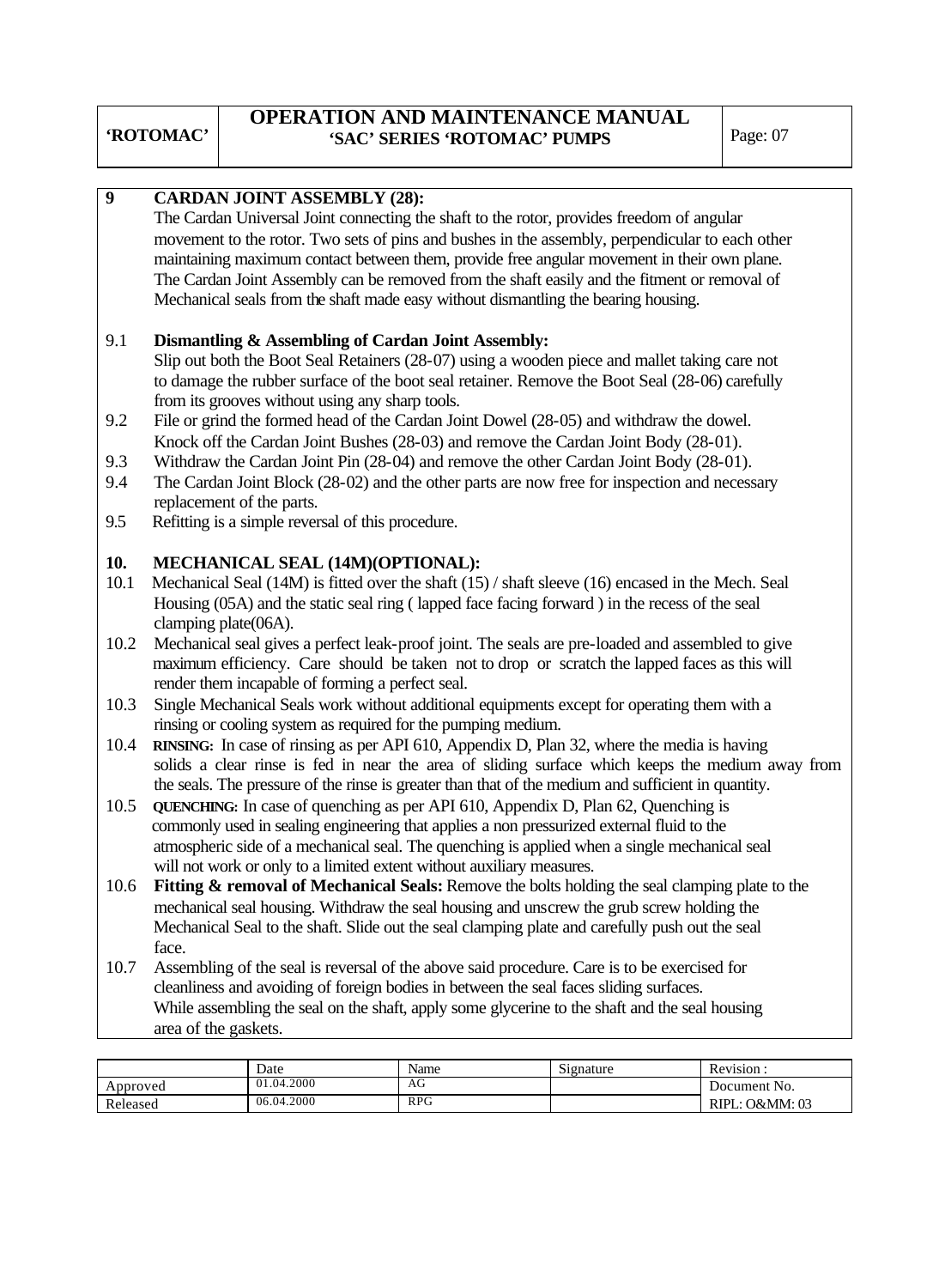PAGE 8

# 10. FAULT FINDING & REMEDYING

|                                | <b>Possible Problems</b>      |                                                                                     |                            |                               |                                                |                   |                       |                                   |                                     |                           |                           |                                   |                   |                         |                   |                         |                                                                                                                                                                                                                                                                                                                                                                        |
|--------------------------------|-------------------------------|-------------------------------------------------------------------------------------|----------------------------|-------------------------------|------------------------------------------------|-------------------|-----------------------|-----------------------------------|-------------------------------------|---------------------------|---------------------------|-----------------------------------|-------------------|-------------------------|-------------------|-------------------------|------------------------------------------------------------------------------------------------------------------------------------------------------------------------------------------------------------------------------------------------------------------------------------------------------------------------------------------------------------------------|
| The pump is no longer starting | The pump is no longer sucking | The pumped medium is too little                                                     | The pressure is too low    | The pumped medium is unstable | The pump is running loudly                     | The pump is stuck | The drive is overload | The stator life time is too short | short<br>The rotor life time is too | The shaft seal is leaking | Failure to deliver liquid | Pump looses liquid after starting | Vibration         | Stuffing box over-heats | Bearing over-heat | Bearing wear rapidly    | The ROTOMAC pump is a well established<br>product which was thoroughly tested before<br>leaving the factory. If you use the pump in<br>keeping with your Order specification and<br>treat it in accordance with our operating<br>and Maintenance Instructions, it will run<br>satisfactorily for a long period of time.<br><b>Possible Causes</b><br>(Remedy overleaf) |
| $\overline{\ast}$              |                               |                                                                                     |                            |                               |                                                |                   | $\ast$                |                                   |                                     |                           |                           |                                   |                   |                         |                   |                         | In new pumps or stators : the static friction is too great.                                                                                                                                                                                                                                                                                                            |
| $\overline{\ast}$              |                               | $\overline{\ast}$                                                                   | *                          |                               |                                                |                   | $\overline{\ast}$     |                                   |                                     |                           |                           |                                   |                   |                         |                   |                         | The pump electrical equipment is not compatible with the electrical supply.                                                                                                                                                                                                                                                                                            |
|                                |                               | $\overline{\ast}$                                                                   |                            |                               |                                                |                   | $\bigstar$            |                                   | * *                                 |                           |                           |                                   |                   |                         |                   |                         | The pressure is too high.                                                                                                                                                                                                                                                                                                                                              |
|                                |                               |                                                                                     |                            |                               |                                                |                   | $* *$                 |                                   |                                     |                           |                           |                                   |                   |                         |                   |                         | There are foreign bodies in the pump.                                                                                                                                                                                                                                                                                                                                  |
| ※※※※※※                         |                               |                                                                                     |                            |                               |                                                | $\ast$            |                       |                                   | ***                                 |                           |                           |                                   |                   |                         |                   |                         | The temperarture of the liquid medium is too high, the stator is too ductile.                                                                                                                                                                                                                                                                                          |
|                                |                               |                                                                                     |                            |                               |                                                | $\overline{\ast}$ |                       | $\overline{**}$                   |                                     |                           |                           |                                   |                   |                         |                   |                         | The stator has swollen, the elastomer is not compatible with the medium.                                                                                                                                                                                                                                                                                               |
|                                |                               |                                                                                     |                            |                               |                                                | $\overline{\ast}$ |                       | $\overline{**}$                   |                                     |                           |                           |                                   |                   |                         |                   |                         | The solids content of the medium is too high and leads to blockages.                                                                                                                                                                                                                                                                                                   |
|                                |                               |                                                                                     |                            |                               |                                                |                   |                       |                                   | ******                              |                           |                           |                                   |                   |                         |                   |                         | The liquid medium sediments or hardens when left to stand.                                                                                                                                                                                                                                                                                                             |
|                                |                               |                                                                                     | ***                        |                               |                                                |                   |                       |                                   |                                     |                           |                           | ***                               |                   |                         |                   |                         | There is air or vapour in the suction pipe.                                                                                                                                                                                                                                                                                                                            |
|                                |                               |                                                                                     |                            |                               |                                                |                   |                       |                                   |                                     |                           | $\frac{1}{\sqrt{2}}$      | $\bar{\mathbf{X}}$                |                   |                         |                   |                         | The suction pipe is leaking.                                                                                                                                                                                                                                                                                                                                           |
|                                |                               | $\frac{1}{1}$ $\frac{1}{1}$ $\frac{1}{1}$ $\frac{1}{1}$ $\frac{1}{1}$ $\frac{1}{1}$ | ***<br>***                 |                               |                                                |                   |                       |                                   |                                     |                           | $\overline{\ast}$         | $\overline{\ast}$                 |                   |                         |                   |                         | The shaft seal is leaking.                                                                                                                                                                                                                                                                                                                                             |
|                                |                               |                                                                                     | $\overline{**}$            |                               |                                                |                   |                       |                                   |                                     |                           | $\overline{\ast}$         |                                   |                   |                         |                   |                         | The rpm is too low.                                                                                                                                                                                                                                                                                                                                                    |
|                                |                               | $\frac{1}{x}$                                                                       | 氺                          |                               |                                                |                   |                       |                                   |                                     |                           | $\overline{\ast}$         |                                   |                   |                         |                   |                         | With reduced diameter rotor : operating temperature has not been reached.                                                                                                                                                                                                                                                                                              |
|                                |                               | $\overline{\ast}$                                                                   |                            | $ \mathbf{x} $ *              |                                                |                   |                       |                                   | ∗∣∗                                 |                           |                           |                                   | $\ast$            |                         |                   |                         | The suction is too great or pressure too low (cavitation).                                                                                                                                                                                                                                                                                                             |
|                                |                               | $\overline{\ast}$                                                                   | *                          |                               | $\big  \times \big  \times \big  \times \big $ |                   |                       |                                   |                                     |                           |                           |                                   | $\overline{\ast}$ |                         |                   |                         | The pump is running dry.                                                                                                                                                                                                                                                                                                                                               |
|                                | $\ast$                        |                                                                                     | $\overline{ \varkappa * }$ |                               | $\overline{\ast}$                              |                   |                       |                                   |                                     |                           | $\ast$                    |                                   | $\overline{\ast}$ |                         |                   |                         | The stator is worn out, or temperature of liquid is too low.                                                                                                                                                                                                                                                                                                           |
|                                | 서米                            | $ \varkappa $                                                                       | $\frac{1}{2}$              |                               |                                                |                   |                       |                                   | $* * $                              |                           | $\frac{1}{\lambda}$       |                                   | $\frac{1}{\ast}$  |                         |                   |                         | The stator material is brittle.                                                                                                                                                                                                                                                                                                                                        |
|                                |                               | $\left \star\right $                                                                | $\overline{\ast}$          |                               | $\frac{1}{\mathcal{K}}$                        |                   |                       | $\overline{\ast}$                 |                                     |                           | $\overline{\ast}$         |                                   |                   |                         |                   |                         | The rotor is worn out.                                                                                                                                                                                                                                                                                                                                                 |
|                                |                               |                                                                                     |                            |                               | $\overline{\ast}$                              |                   |                       |                                   |                                     |                           |                           |                                   | $\overline{\ast}$ |                         |                   |                         | The joints are worn out.                                                                                                                                                                                                                                                                                                                                               |
|                                |                               |                                                                                     |                            |                               | *                                              |                   |                       |                                   |                                     |                           |                           |                                   | ∣⋇                |                         |                   | $\left \ast\right \ast$ | The pump and drive are not axially aligned.                                                                                                                                                                                                                                                                                                                            |
|                                |                               |                                                                                     |                            |                               | *                                              |                   |                       |                                   |                                     |                           |                           |                                   | $\overline{\ast}$ |                         |                   |                         | The elastic element of the coupling is worn out.                                                                                                                                                                                                                                                                                                                       |
|                                |                               |                                                                                     |                            |                               | $\overline{\ast}$                              |                   |                       |                                   |                                     | $\ast$                    |                           |                                   | $\overline{\ast}$ |                         | ।∗                |                         | The bearings are destroyed.                                                                                                                                                                                                                                                                                                                                            |
|                                |                               |                                                                                     |                            |                               |                                                |                   | $ \ast $              |                                   |                                     |                           |                           |                                   |                   |                         |                   | $ \ast $                | The rpm is too high.                                                                                                                                                                                                                                                                                                                                                   |
|                                |                               |                                                                                     |                            |                               |                                                |                   | $*$                   |                                   |                                     |                           |                           |                                   |                   |                         |                   |                         | The viscosity is too high.                                                                                                                                                                                                                                                                                                                                             |
|                                |                               |                                                                                     |                            |                               |                                                |                   | $\bigstar$            |                                   |                                     |                           |                           |                                   |                   |                         |                   |                         | The specific weight of the medium is too high.                                                                                                                                                                                                                                                                                                                         |
|                                |                               |                                                                                     |                            |                               |                                                |                   | ⊁                     |                                   |                                     | $\ast$                    |                           |                                   |                   | *                       |                   |                         | The stuffing box is incorrectly tightened.                                                                                                                                                                                                                                                                                                                             |
|                                |                               |                                                                                     |                            |                               |                                                |                   |                       |                                   |                                     | $\overline{\ast}$         |                           |                                   |                   |                         |                   |                         | The packing is not suited to the liquid medium.                                                                                                                                                                                                                                                                                                                        |
|                                | $\ast$                        |                                                                                     |                            |                               |                                                |                   |                       |                                   |                                     |                           | $\frac{*}{*}$             |                                   |                   |                         |                   |                         | Mechanical seal : rotation is incorrect.                                                                                                                                                                                                                                                                                                                               |
|                                |                               |                                                                                     |                            |                               |                                                |                   |                       |                                   |                                     | $\overline{\ast}$         |                           |                                   |                   |                         |                   |                         | Mechanical seal : mechanical seal and mating ring have failed.                                                                                                                                                                                                                                                                                                         |
|                                |                               |                                                                                     |                            |                               |                                                |                   |                       |                                   |                                     | $\overline{\ast}$         |                           |                                   |                   |                         |                   |                         | Mechanical seal : elastomers damaged, swollen or brittle.                                                                                                                                                                                                                                                                                                              |
|                                |                               |                                                                                     |                            |                               |                                                |                   |                       |                                   |                                     |                           |                           | * * *                             |                   |                         |                   |                         | NPSH available, too low.                                                                                                                                                                                                                                                                                                                                               |
|                                |                               |                                                                                     |                            |                               |                                                |                   |                       |                                   |                                     |                           |                           |                                   |                   |                         |                   | $\left \ast\right $     | Insufficient lubrication of bearings.                                                                                                                                                                                                                                                                                                                                  |
|                                |                               |                                                                                     |                            |                               |                                                |                   |                       |                                   |                                     |                           |                           |                                   | $ \ast $          |                         |                   | $\left \ast\right $     | Excessive tension of the drive belts.                                                                                                                                                                                                                                                                                                                                  |
|                                |                               |                                                                                     | Revision:                  |                               |                                                |                   |                       |                                   |                                     |                           |                           |                                   |                   |                         |                   |                         | Name<br>Date<br>Signature                                                                                                                                                                                                                                                                                                                                              |
|                                |                               |                                                                                     |                            | Document No.:                 |                                                |                   |                       |                                   |                                     |                           |                           |                                   |                   | Approved                |                   |                         | 01/04/2000<br>A.G.                                                                                                                                                                                                                                                                                                                                                     |
| RIPL: O & MM: 03<br>Released   |                               |                                                                                     |                            |                               |                                                |                   |                       |                                   | 06/04/2000<br>R.P.G.                |                           |                           |                                   |                   |                         |                   |                         |                                                                                                                                                                                                                                                                                                                                                                        |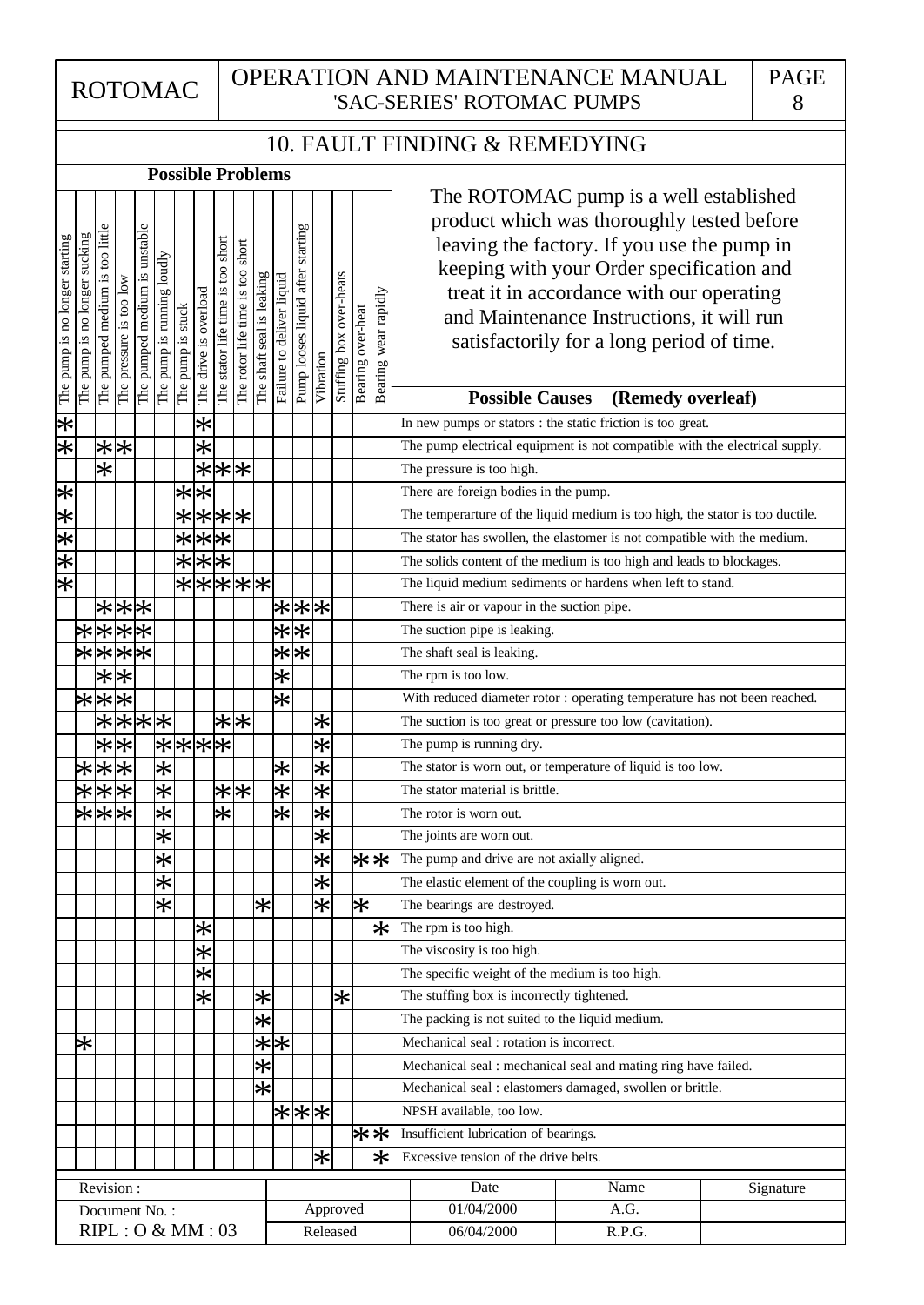Released

06/04/2000

## 10. FAULT FINDING & REMEDYING

#### Remove foreign bodies and eliminate possible damage. Service stuffing box according to page 3 (6.1), if necessary renew worn shaft. Replace relevant parts, carefully reseal and lubricate. Replace with a new stator or ensure correct liquid temperature. Fill up the pump, provide for dry running protection, move the pipes. Warm up the pump (stator) to operating temperature first of all. Make necessary arrangement to meet the NPSH(r) of the pump. Re-adjust the drive belts tension only to requirement without over tightening. Replace elastomers. Check whether the liquid medium agrees with order details, if necessary change material. Measure specific weight and compare with order details. If necessary adjust specific weight or change the drive. Measure the viscosity and compare with order details. If necessary adjust viscosity or change the drive. Replace bearing, lubricate, reseal. At higher temperatures observe the lubricant and the bearing. Change rotor, establish the cause. Wear and tear, corrosion, cavitation; if necessary change to a different material or coating. Fit a new stator. Check the liquid medium agrees with order details; if necessary change the stator material. Decrease suction resistance, lower the temperature of the liquid medium, install the pump at a lower location. In the case of adjustable drives : increase the rpm. If necessary change the drive. Stuffing box : tighten or renew. Mechanical seal : renew seals, eliminate solid deposits. Increase the suction liquid level, prevent turbulance and air bubble at the inlet. Check whether the liquid medium agrees with the order requirements. Possibly change stator material. If the liquid medium temperature cannot be lowered, use a reduced diameter rotor. Measure the pressure with a manometer and check against order details. Reduce the pressure or change the drive. Check order information. Examine electrical installation (possibly 2 phase operation). Fill the pump up, then pump through manually using a suitable appliance; if necessary use glycerine as lubricant in the stator. Change electrical connection. Replace relevant rings with new ones. Replace fitted packing with another packing type. In the case of adjustable drives : lower the rpm. Use a new connection and re-align the pump. Check seal and tighten pipe connections. Clean the pump and rinse through after each run. Increase the liqud part of the medium. Inspect and re-grease the bearings sufficiently. Approved Re-align the unit. 01/04/2000 Date Document No.: A.G. Name Signature **Remedy** Revision :

 $R.P.G.$  RIPL :  $O & M M : 03$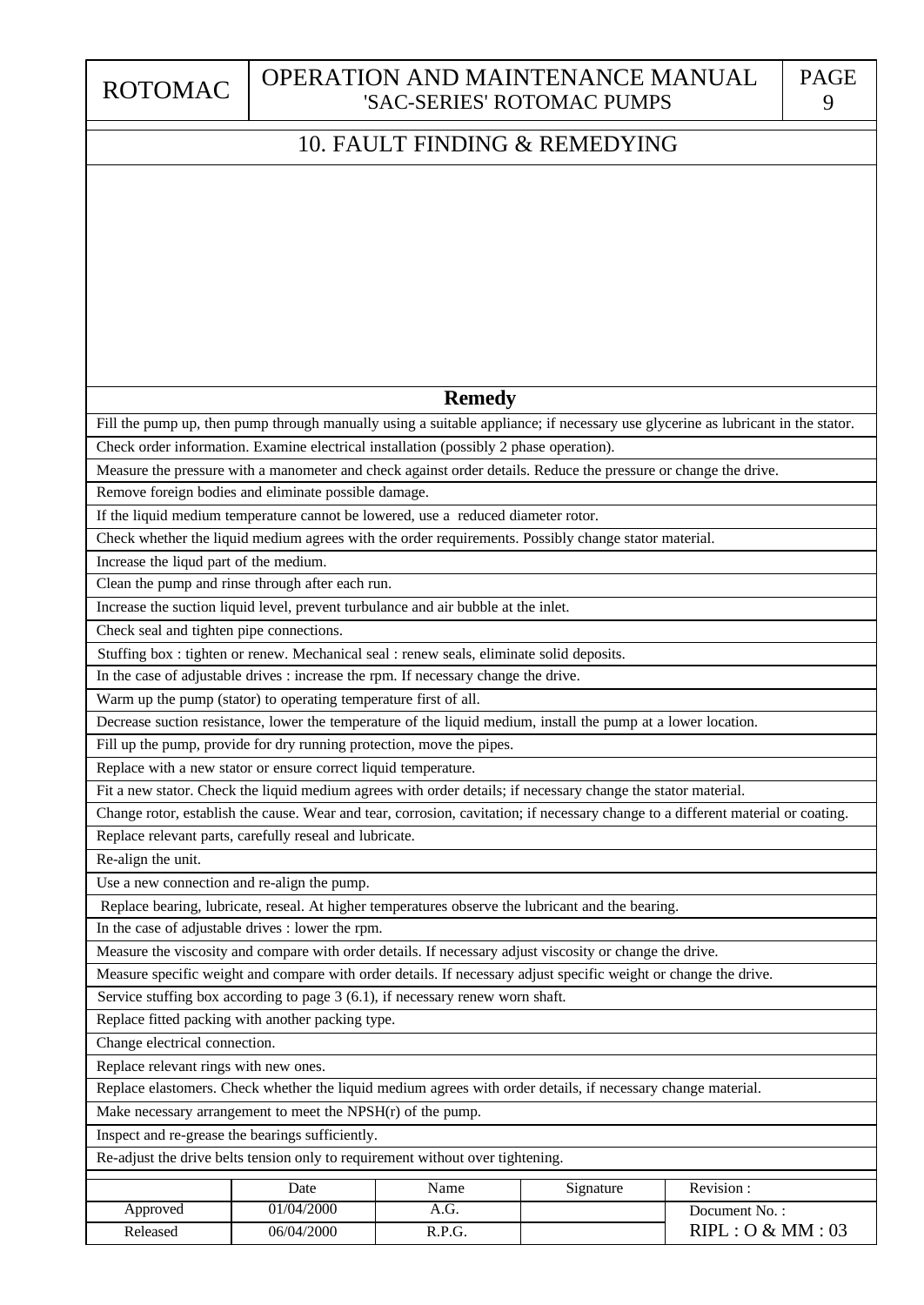### **OPERATION AND MAINTENANCE MANUAL ''SAC'' SERIES 'ROTOMAC' PUMPS** Page: 10

## **MAINTENANCE AND SERVICE**

Due to a simple assembly design of the Progressive Cavity Pumps, they need a little attention and replacements but as per the Maintenance & Service practice, the following are attended at regular intervals:

| <b>Cleaning:</b>                  | The pump should be regularly rinsed or cleaned where sedimentation deposits of<br>medium is likely.                                                                                                                                                                                                                         |
|-----------------------------------|-----------------------------------------------------------------------------------------------------------------------------------------------------------------------------------------------------------------------------------------------------------------------------------------------------------------------------|
| <b>Temporary</b><br>Shutdown:     | If the pump is stopped temporarily for some time, the pump should be rinsed /cleaned if<br>the medium tends to solidify/ harden and glue up the Mechanical Seal.                                                                                                                                                            |
| <b>Stator:</b>                    | When stopped for a long period, the elastomer along the contact line between the rotor<br>and stator may become permanently distorted and this will increase the breakaway<br>torque. It is advised to remove the stator from the pump and the same is stored in air-<br>tight package in a cool/dry place away from light. |
|                                   | This case applies to Standby Pumps as well and they are to be operated from time to<br>time otherwise the pump may seize when being started up.                                                                                                                                                                             |
| Rotor:                            | When stored for a long period, support on wooden blocks and cover to protect from<br>damage.                                                                                                                                                                                                                                |
| <b>Drive Belts</b><br>& Coupling: | Check the drive belts tension. If need be, adjust to proper tension. Excessively worn out<br>belts are to be replaced by matched sets. Check the rubber bushes and coupling bolts for<br>wear & tear and replace if necessary.                                                                                              |
| <b>Bearings:</b>                  | The Shaft of the pump is mounted on heavy duty taper roller bearings which are<br>lubricated for life in the factory. Should the bearings have to be removed, the old grease<br>should be washed out and re-greased.                                                                                                        |

### **Lubricating Grease:**

| <b>Operating Temperature Range ° C</b> | <b>Grease</b> (Example) |
|----------------------------------------|-------------------------|
| Minus 30 to $+120$                     | "Shell" Alvania G3      |
| Minus $30$ to<br>$+180$                | "Kluber" Petamo GHY 443 |
| Minus 35<br>$+260$<br>to.              | "Kluber" Barrieta L55/3 |

|          | Date       | Name       | $\sim$<br>Signature | <b>Revision</b>   |
|----------|------------|------------|---------------------|-------------------|
| Approved | 01.04.2000 | AG         |                     | Document No.      |
| Released | 06.04.2000 | <b>RPG</b> |                     | O&MM: 03<br>RIPL. |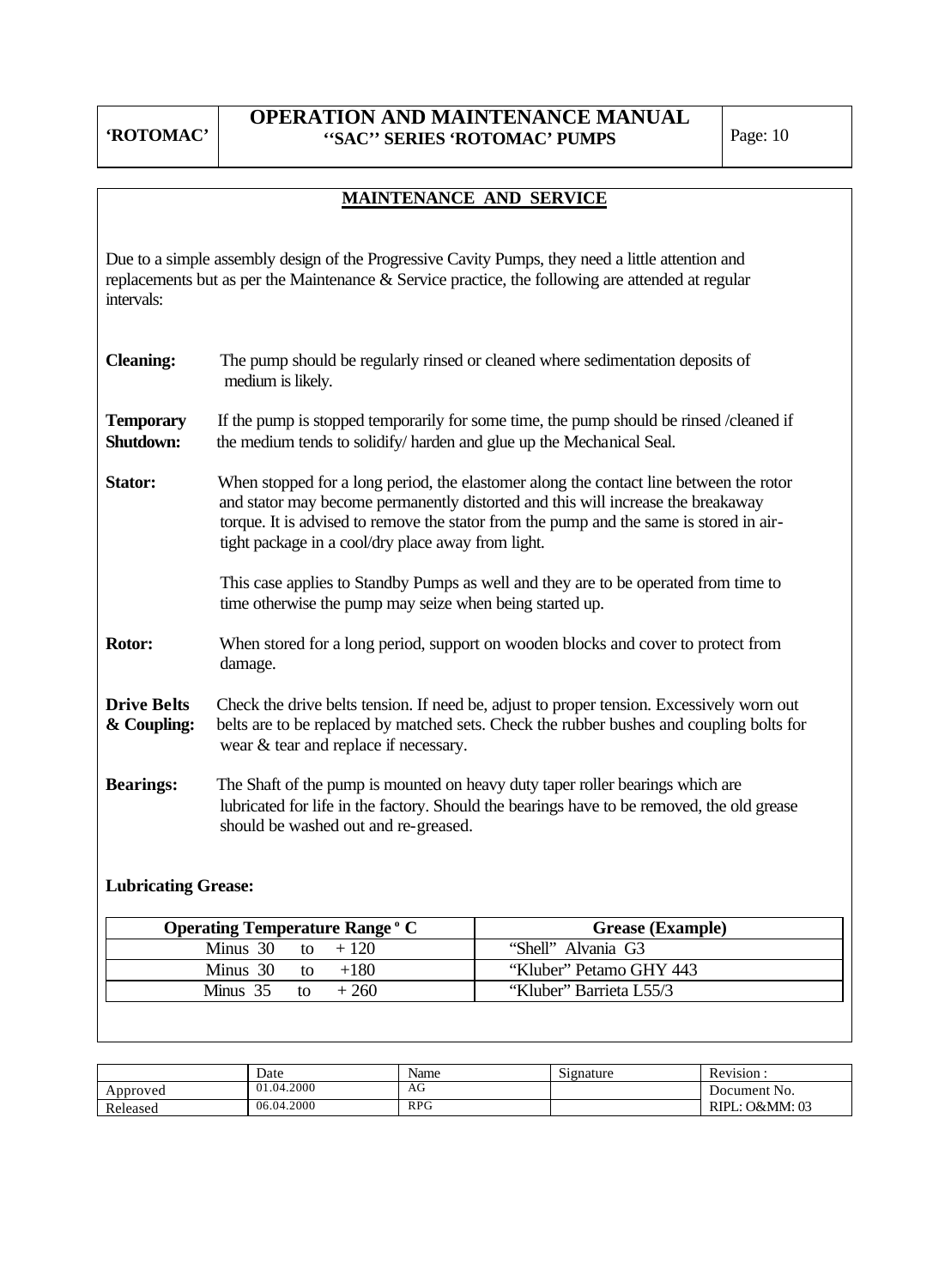ROTOMAC

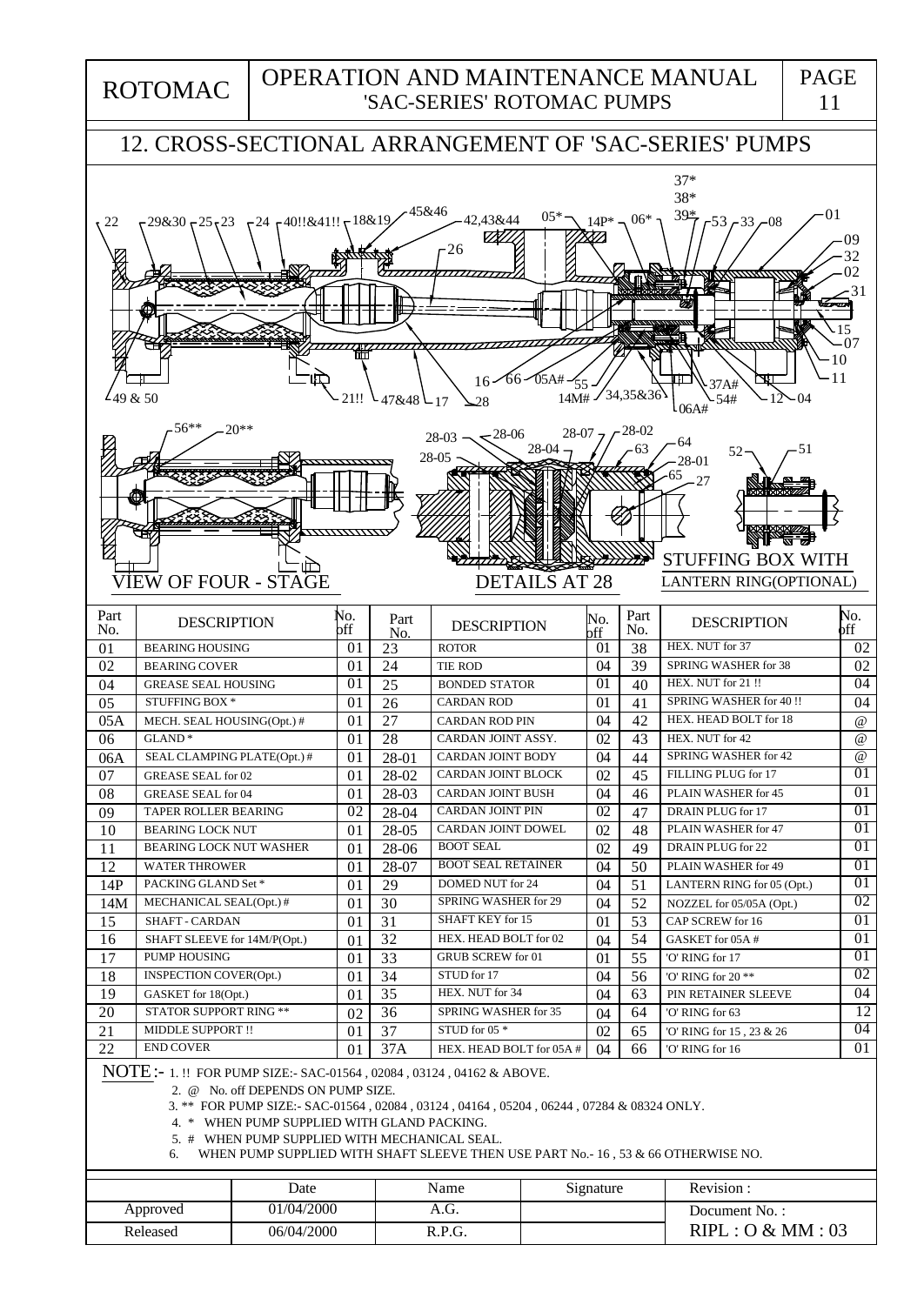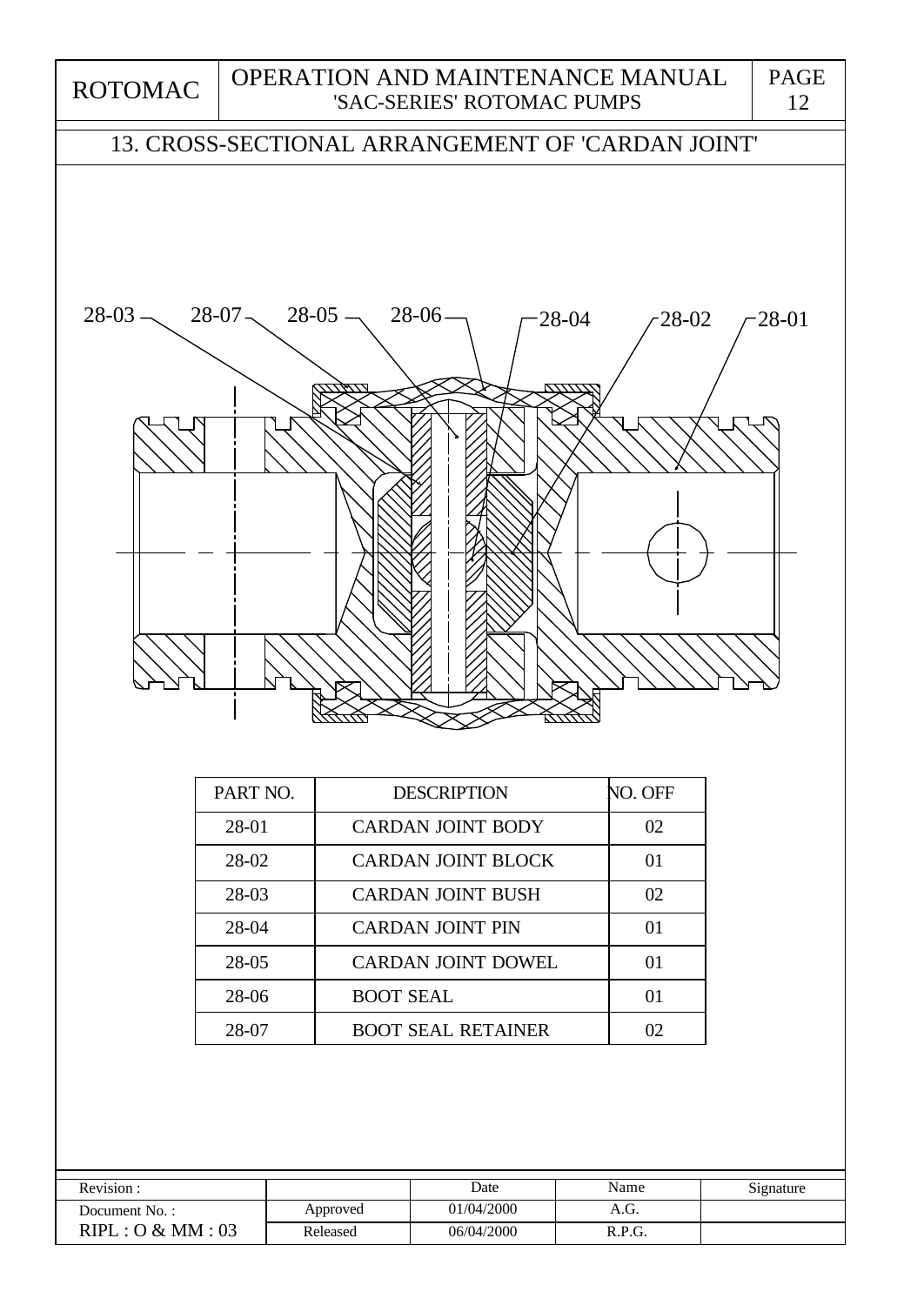### **OPERATION AND MAINTENANCE MANUAL STANDARD PARTS DETAILS FOR 'SAC' SERIES 'ROTOMAC' PUMPS**

| Pump Type &                                        | <b>Bearing size</b> |              | <b>Grease Seal</b> | <b>Gland</b>       |                             | <b>Bearing</b>             | <b>Mech. Seal</b>           |
|----------------------------------------------------|---------------------|--------------|--------------------|--------------------|-----------------------------|----------------------------|-----------------------------|
| <b>Size</b>                                        | (SKF No.)           | Small (mm)   | Large (mm)         | Packing<br>(Sq.mm) | Lock<br><b>Nut</b><br>(SKF) | Locking<br>Washer<br>(SKF) | Size (mm)<br>(DIN<br>24960) |
| 01561<br>01562<br>01564<br>02081<br>02082          | 30304               | 14 x 28 x 8  | 25 x 42 x 10       | 8                  | KM4                         | MB4                        | 25                          |
| 02084<br>03121<br>03122                            | 30306               | 22 x 38 x 8  | 38 x 62 x 10       | 10                 | KM <sub>6</sub>             | MB <sub>6</sub>            | 38                          |
| 03124<br>04161<br>04162                            | 30307               | 28 x 45 x 8  | 45 x 68 x 10       | 10                 | KM7                         | MB <sub>7</sub>            | 45                          |
| 04164<br>05201<br>05202                            | 30309               | 32 x 56 x 10 | 53 x 83 x 10       | 10                 | KM <sub>9</sub>             | MB <sub>9</sub>            | 53                          |
| 05204<br>06241<br>06242<br>07281                   | 30311               | 38 x 65 x 10 | 60 x 100 x 10      | 12.5               | <b>KM11</b>                 | <b>MB</b> 11               | 60                          |
| 06244<br>07282<br>07284<br>08321<br>08322<br>09361 | 30313               | 48 x 75 x 12 | 70 x 110 x 12      | 12.5               | <b>KM13</b>                 | MB 13                      | 70                          |
| 08324<br>09362<br>10401<br>10402                   | 30315               | 60 x 90 x 12 | 80 x 120 x 12      | 16                 | <b>KM15</b>                 | <b>MB</b> 15               | 80                          |

|          | Date       | Name       | Signature | Revision:            |
|----------|------------|------------|-----------|----------------------|
| Approved | 01.04.2000 | AG         |           | Document No.         |
| Released | 06.04.2000 | <b>RPG</b> |           | .: O&MM: 03<br>RIPL: |